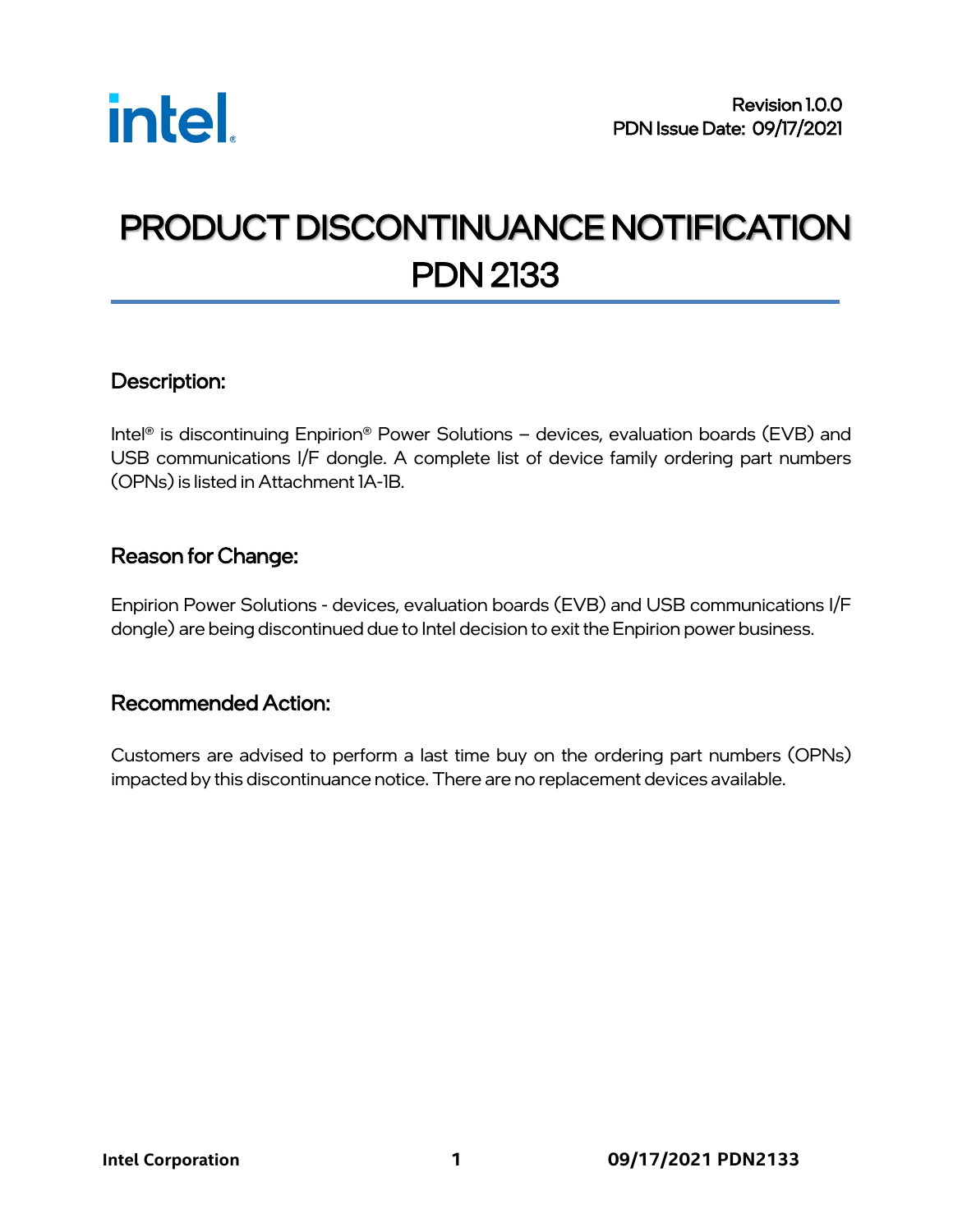## Key Obsolescence Dates

| Device Family                                                                                                 | <b>Last Order</b><br>Acceptance <sup>(1)</sup> | <b>Last Time</b><br>Shipments <sup>(2)</sup> |
|---------------------------------------------------------------------------------------------------------------|------------------------------------------------|----------------------------------------------|
| <b>Enpirion Power Solutions -</b><br>devices, evaluation boards<br>(EVB) and USB<br>communications I/F dongle | March 18, 2022                                 | March 31, 2023                               |

(1) Orders will become non-cancellable, non-reschedule, non-returnable on the last order acceptance date.

(2) Contingent on global supply availability.

## Products Affected:

The list of affected Ordering Part Numbers (OPNs) can be downloaded here: [https://www.intel.com/content/dam/www/programmable/us/en/pdfs/literature/pcn/pdn2](https://www.intel.com/content/dam/www/programmable/us/en/pdfs/literature/pcn/pdn2133-opn-list.xlsx) [133-opn-list.xlsx](https://www.intel.com/content/dam/www/programmable/us/en/pdfs/literature/pcn/pdn2133-opn-list.xlsx) or refer to Attachment 1A-1B.

Please refer to the contact information provided below for any questions or requests for assistance.

# Contact:

For more information and assistance, please contact Sales or Customer Service in your region.

### Customer Notifications Subscription:

Customers that have subscribed to Intel PSG's customer notification mailing list will receive updates automatically via email.

If you would like to receive customer notifications by email, please subscribe to our customer notification mailing list at [https://www.intel.com/content/www/us/en/programmable/my-intel/mal](https://www.intel.com/content/www/us/en/programmable/my-intel/mal-emailsub/technical-updates.html)[emailsub/technical-updates.html](https://www.intel.com/content/www/us/en/programmable/my-intel/mal-emailsub/technical-updates.html)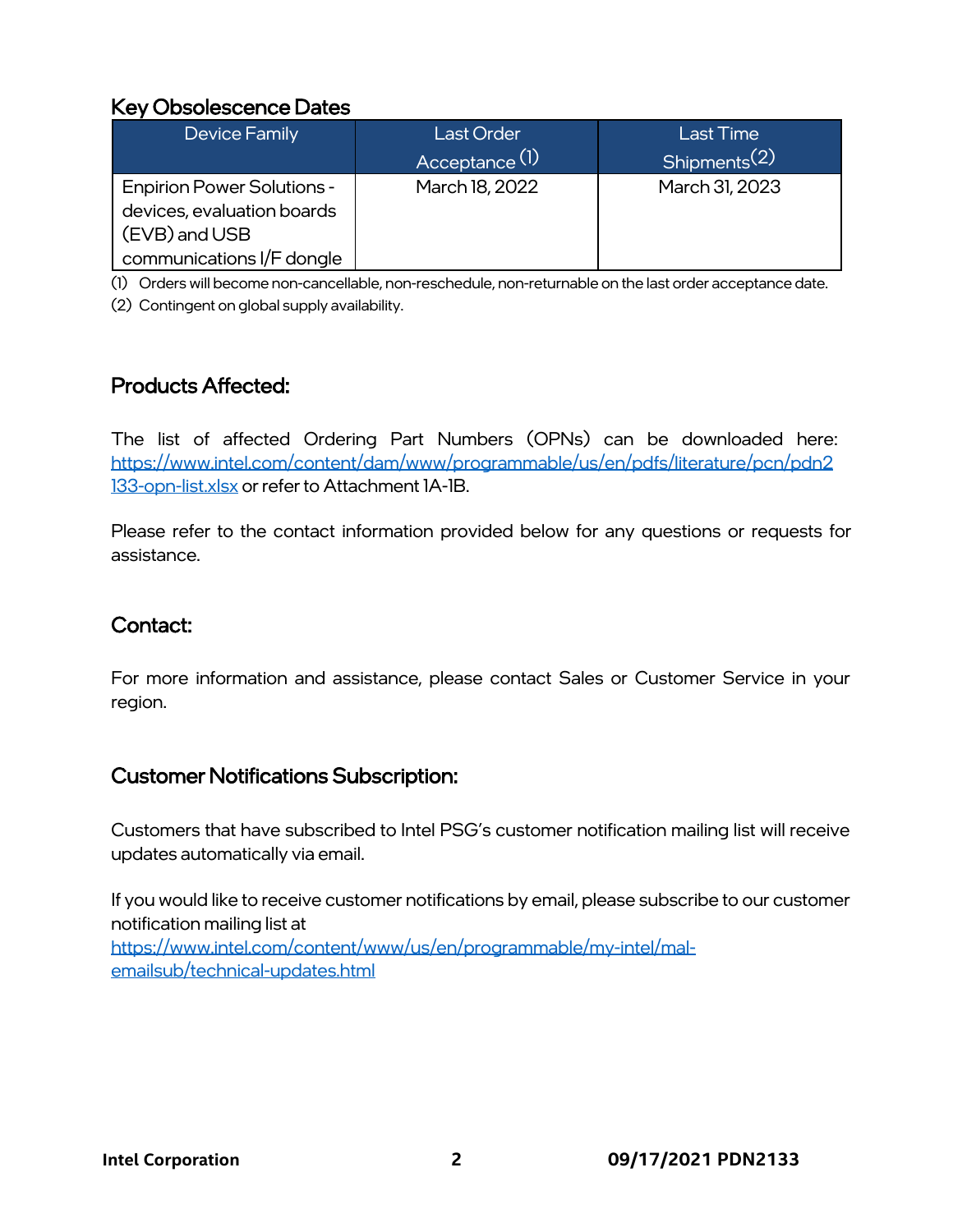#### Revision History

| <b>Date</b> | Rev   | <b>Description</b>     |
|-------------|-------|------------------------|
| 09/17/2021  | 1.0.0 | <b>Initial Release</b> |

©2021 Intel Corporation. All rights reserved. Intel, the Intel logo, Altera, Arria, Cyclone, Enpirion, HardCopy, Max, Nios, Quartus and Stratix words and logos are trademarks of Intel Corporation or its subsidiaries in the U.S. and/or other countries. Other marks and brands may be claimed as the property of others. Intel reserves the right to make changes to any products and services at any time without notice. Intel assumes no responsibility or liability arising out of the application or use of any information, product, or service described herein except as expressly agreed to in writing by Intel. Intel customers are advised to obtain the latest version of device specifications before relying on any published information and before placing orders for products or services.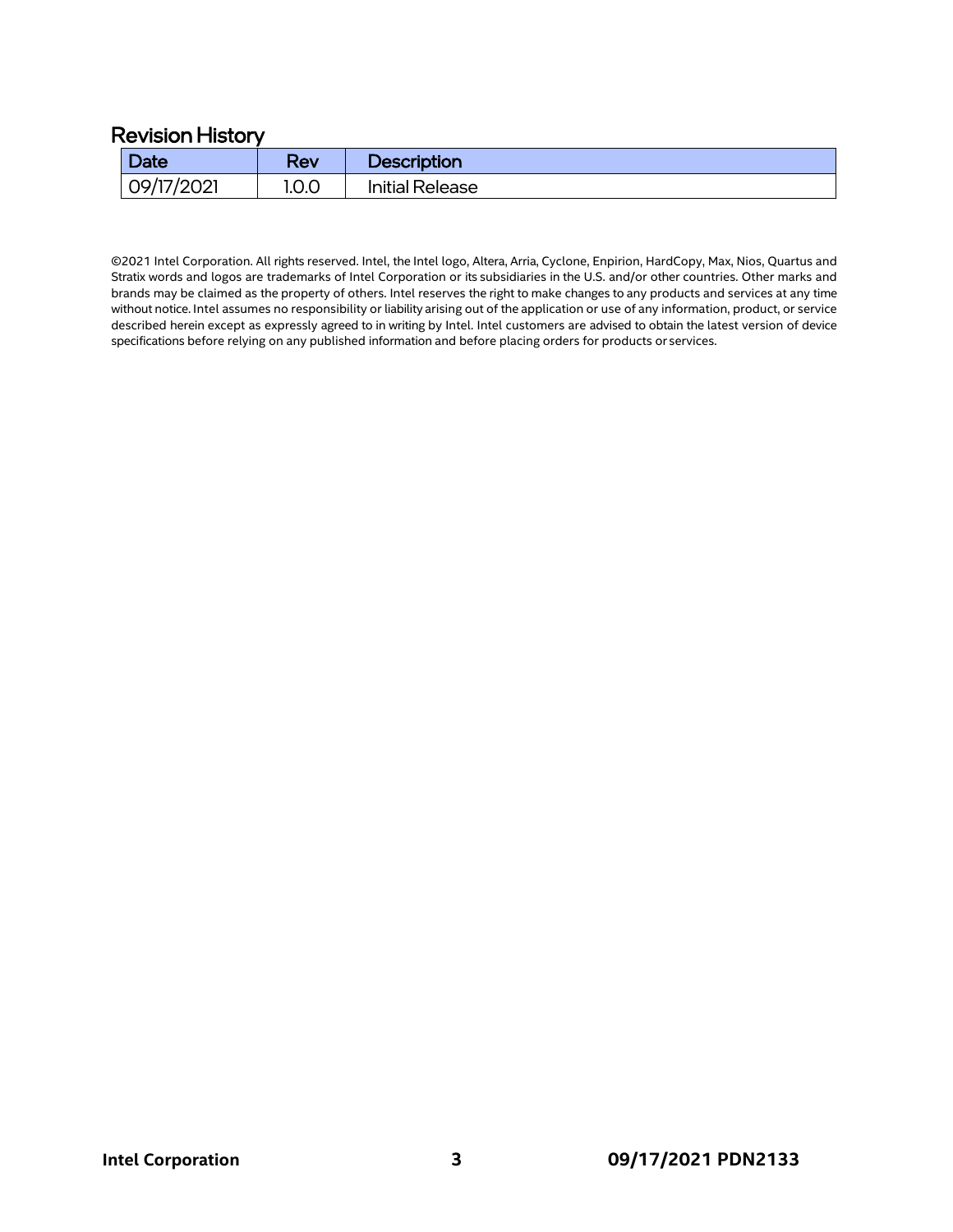# **Attachment 1A** Affected Ordering Part Numbers (OPNs) – Devices

| <b>Discontinued OPN</b>    | <b>Replacement OPN</b>             |
|----------------------------|------------------------------------|
| <b>EC2630QI</b>            | None                               |
| <b>EC2650QI</b>            | None                               |
| <b>EC7100VQI</b>           | None                               |
| <b>EC7401QI</b>            | None                               |
| ED8401P01QI                | None                               |
| ED8401P03QI                | None                               |
| ED8401P05QI                | None                               |
| <b>EM2030L01QI</b>         | None                               |
| <b>EM2040N01QI</b>         | None                               |
| <b>EM2120H01QI</b>         | None                               |
| <b>EM2120L01QI</b>         | None                               |
| EM2121HOIQI                | None                               |
| <b>EM2121L01QI</b>         | None                               |
| <b>EM2130H01QI</b>         | None                               |
| EM2130H01QIES <sup>#</sup> | Refer note at the end of the table |
| <b>EM2130L01QI</b>         | None                               |
| EM2130L01QIES <sup>#</sup> | Refer note at the end of the table |
| <b>EM2130L02QI</b>         | None                               |
| <b>EM2140P01OI</b>         | None                               |
| EM2140P01QIES <sup>#</sup> | Refer note at the end of the table |
| <b>EM2260P01QI</b>         | None                               |
| <b>EM2280P01QI</b>         | None                               |
| EN117CSW                   | None                               |
| <b>EN2340QI</b>            | None                               |
| <b>EN2342QI</b>            | None                               |
| <b>EN2360QI</b>            | None                               |
| <b>EN2390QI</b>            | None                               |
| <b>EN2392QI</b>            | None                               |
| EN23F0QI                   | None                               |
| EN23F2OI                   | None                               |
| EN29A0QI                   | None                               |
| EN5311QI                   | None                               |
| EN5311QI-C                 | None                               |
| <b>EN5312QI</b>            | None                               |
| <b>EN5319QI</b>            | None                               |
| <b>EN5322QI</b>            | None                               |
| <b>EN5329QI</b>            | None                               |
| <b>EN5335QI</b>            | None                               |
| <b>EN5336QI</b>            | None                               |
| <b>EN5337QI</b>            | None                               |
| <b>EN5339QI</b>            | None                               |
| <b>EN5364QI</b>            | None                               |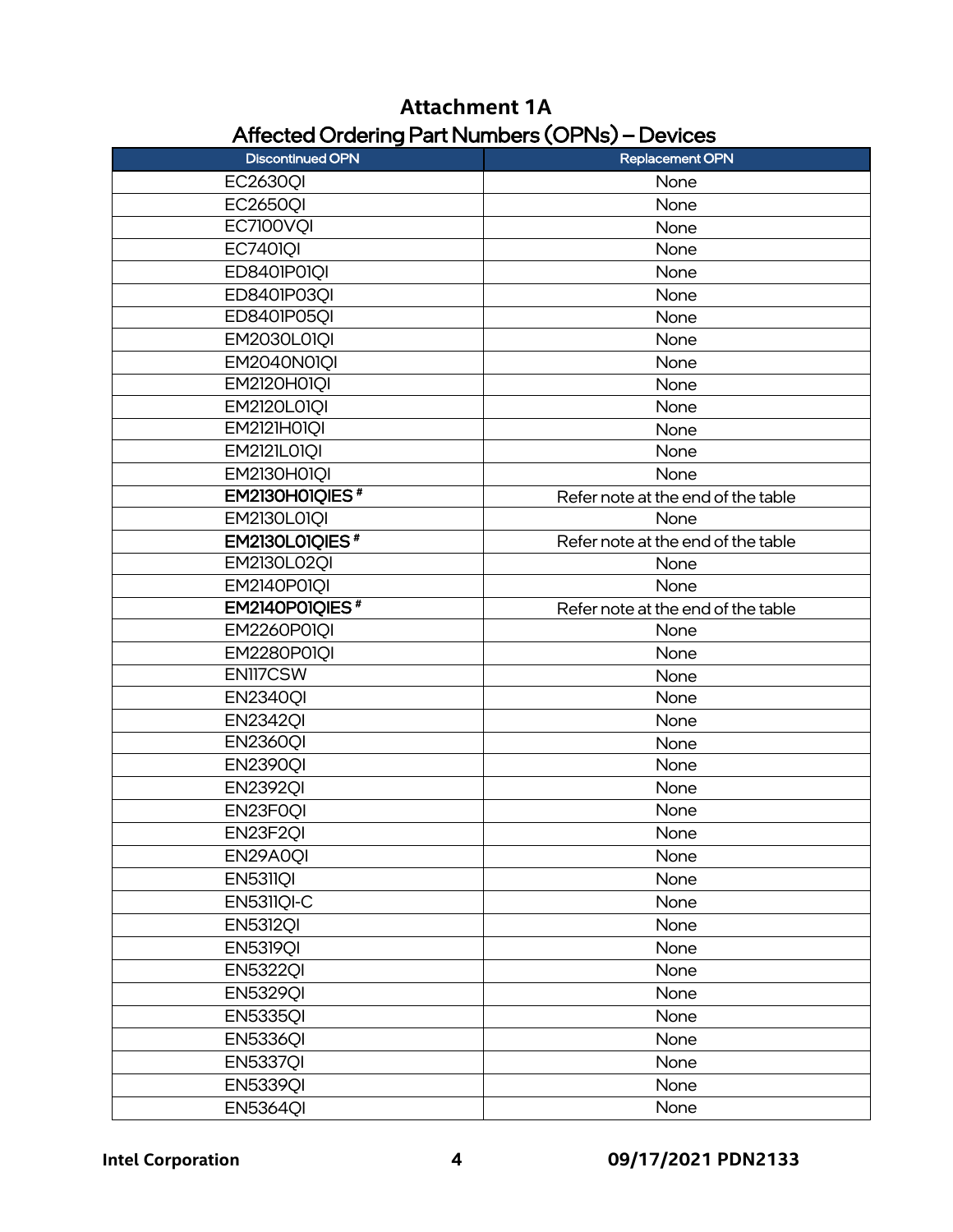| <b>Discontinued OPN</b> | Replacement OPN |
|-------------------------|-----------------|
| <b>EN5365QI</b>         | None            |
| <b>EN5366QI</b>         | None            |
| <b>EN5367QI</b>         | None            |
| <b>EN5394QI</b>         | None            |
| <b>EN5395QI</b>         | None            |
| <b>EN5396QI</b>         | None            |
| EN6310QA                | None            |
| <b>EN6310QI</b>         | None            |
| <b>EN6337QA</b>         | None            |
| <b>EN6337QI</b>         | None            |
| <b>EN6338QI</b>         | None            |
| <b>EN6340QI</b>         | None            |
| <b>EN6347QA</b>         | None            |
| <b>EN6347QI</b>         | None            |
| <b>EN6360QA</b>         | None            |
| <b>EN6360QI</b>         | None            |
| <b>EN6362QI</b>         | None            |
| <b>EN6363QI</b>         | None            |
| <b>EN6382QI</b>         | None            |
| EN63A0QA                | None            |
| EN63A0QI                | None            |
| <b>EP5348UI</b>         | None            |
| <b>EP5352QI</b>         | None            |
| <b>EP5357HUI</b>        | None            |
| <b>EP5357LUI</b>        | None            |
| EP5358HUA               | None            |
| EP5358HUI               | None            |
| EP5358LUA               | None            |
| <b>EP5358LUI</b>        | None            |
| <b>EP5362QI</b>         | None            |
| <b>EP5368QI</b>         | None            |
| <b>EP5382QI</b>         | None            |
| <b>EP5388QI</b>         | None            |
| EP53A7HQI               | None            |
| EP53A7LQI               | None            |
| EP53A8HQA               | None            |
| EP53A8HQI               | None            |
| EP53A8LQA               | None            |
| EP53A8LQI               | None            |
| EP53F8QI                | None            |
| EQC1240QI               | None            |
| EQC1241QI               | None            |
| <b>ER2120QI</b>         | None            |
|                         |                 |

# Affected Ordering Part Numbers (OPNs) – Devices (continued)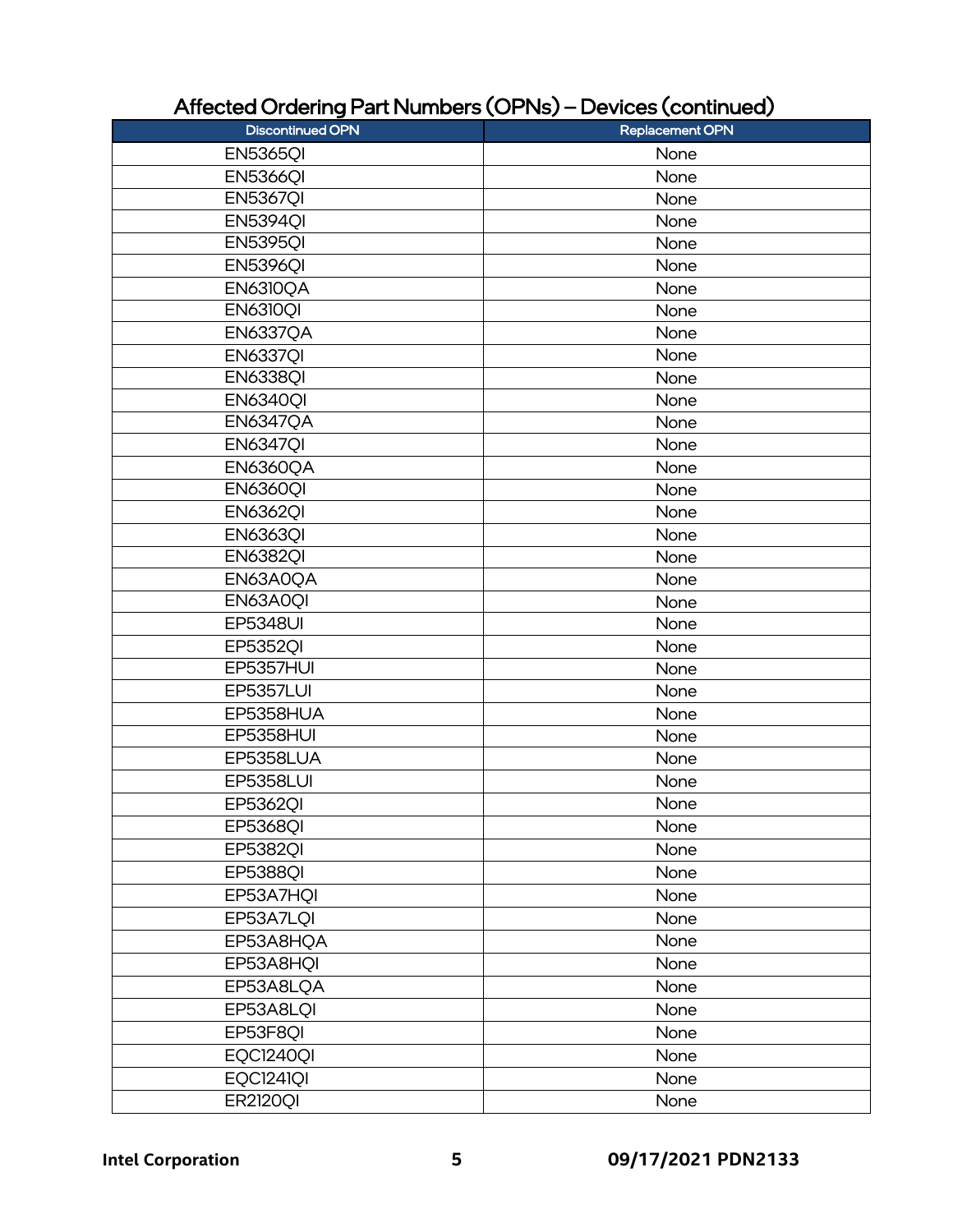# Affected Ordering Part Numbers (OPNs) – Devices (continued)

| <b>Discontinued OPN</b> | Replacement OPN |
|-------------------------|-----------------|
| <b>ER3105DI</b>         | None            |
| <b>ER6230QI</b>         | None            |
| <b>ES1010SI</b>         | None            |
| <b>ES1021QI</b>         | None            |
| <b>ES10300I</b>         | None            |
| <b>ET2760ALI</b>        | None            |
| <b>ET6160LI</b>         | None            |
| <b>EV13200I</b>         | None            |
| <b>EV13400I</b>         | None            |
| <b>EV13800I</b>         | None            |
| EX3AV                   | None            |
| EY1601SA-ADJ            | None            |
| EY1602SI-ADJ            | None            |
| <b>EZ6301QI</b>         | None            |
| EZ63030I                | None            |

**# Engineering Samples are no longer available for Last Time Buy. Customers are advised to order the equivalent Production OPNs.**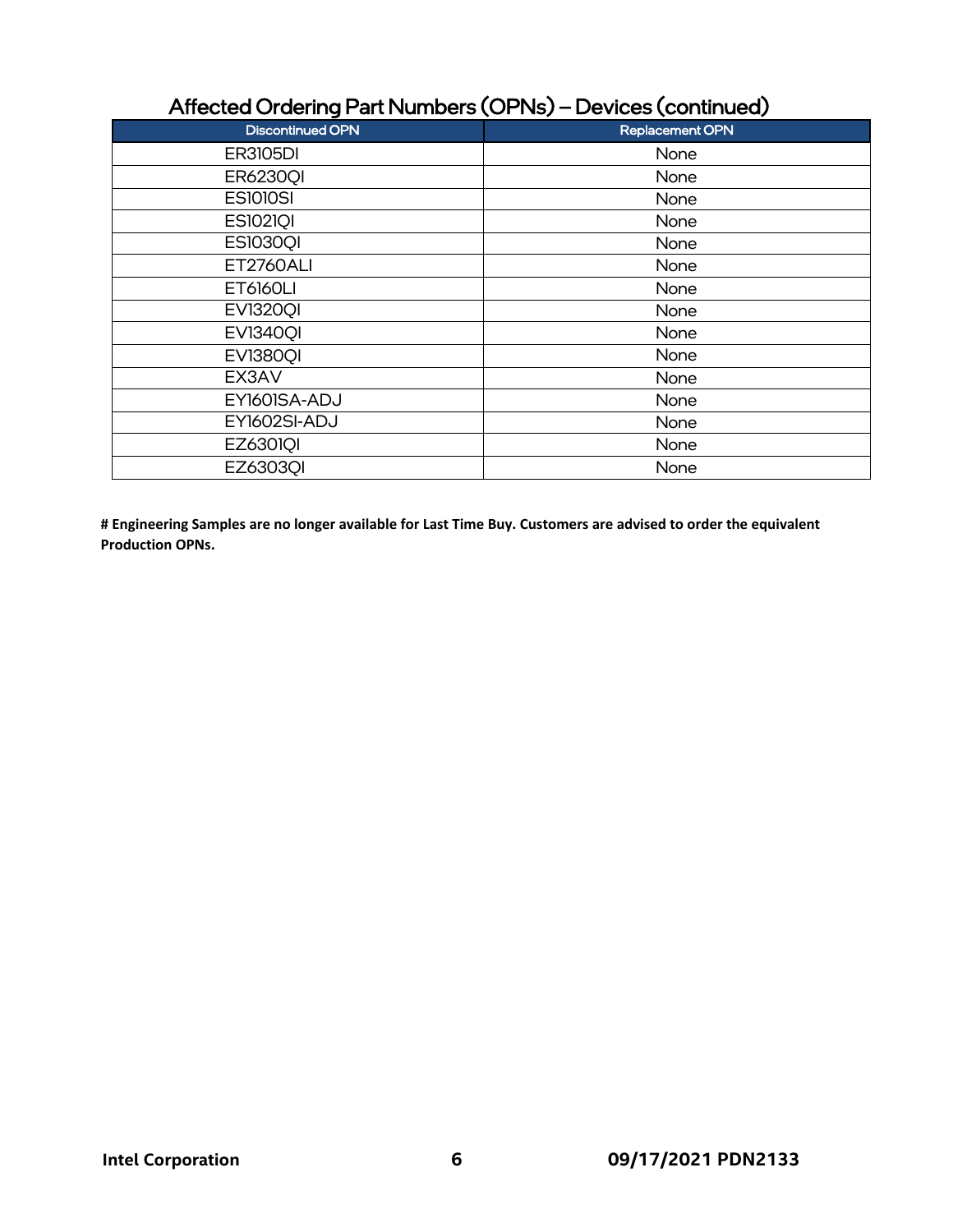|                         | --- - -                |
|-------------------------|------------------------|
| <b>Discontinued OPN</b> | <b>Replacement OPN</b> |
| EVB-EC2630QI            | None                   |
| EVB-EC2650QI            | None                   |
| EVB-EC7100VQI           | None                   |
| EVB-EC7401QI            | None                   |
| EVB-ED8401P01QI         | None                   |
| EVB-ED8401P03QI         | None                   |
| EVB-ED8401P05QI         | None                   |
| EVB-EM2030L01QI         | None                   |
| EVB-EM2120H01QI         | None                   |
| EVB-EM2120L01QI         | None                   |
| EVB-EM2130H01QI         | None                   |
| EVB-EM2130L01QI         | None                   |
| EVB-EM2130L02QI         | None                   |
| EVB-EM2140P01QI         | None                   |
| EVB-EM2260P01QI         | None                   |
| EVB-EM2280P01QI         | None                   |
| EVB-EN2340QI            | None                   |
| EVB-EN2342QI            | None                   |
| EVB-EN2360QI            | None                   |
| EVB-EN2390QI            | None                   |
| EVB-EN2392QI            | None                   |
| EVB-EN23F0QI            | None                   |
| EVB-EN23F2QI            | None                   |
| EVB-EN29A0QI            | None                   |
| EVB-EN5311QI            | None                   |
| <b>EVB-EN5312QI</b>     | None                   |
| EVB-EN5319QI            | None                   |
| <b>EVB-EN53220I</b>     | None                   |
| EVB-EN5329QI            | None                   |
| EVB-EN5335OI            | None                   |
| EVB-EN5336QI            | None                   |
| EVB-EN5337QI            | None                   |
| EVB-EN5339QI            | None                   |
| EVB-EN5364QI            | None                   |
| EVB-EN5365QI            | None                   |
| EVB-EN5366QI            | None                   |
| EVB-EN5367QI            | None                   |

# **Attachment 1B** Affected Ordering Part Numbers (OPNs) – EVB & I/F Dongle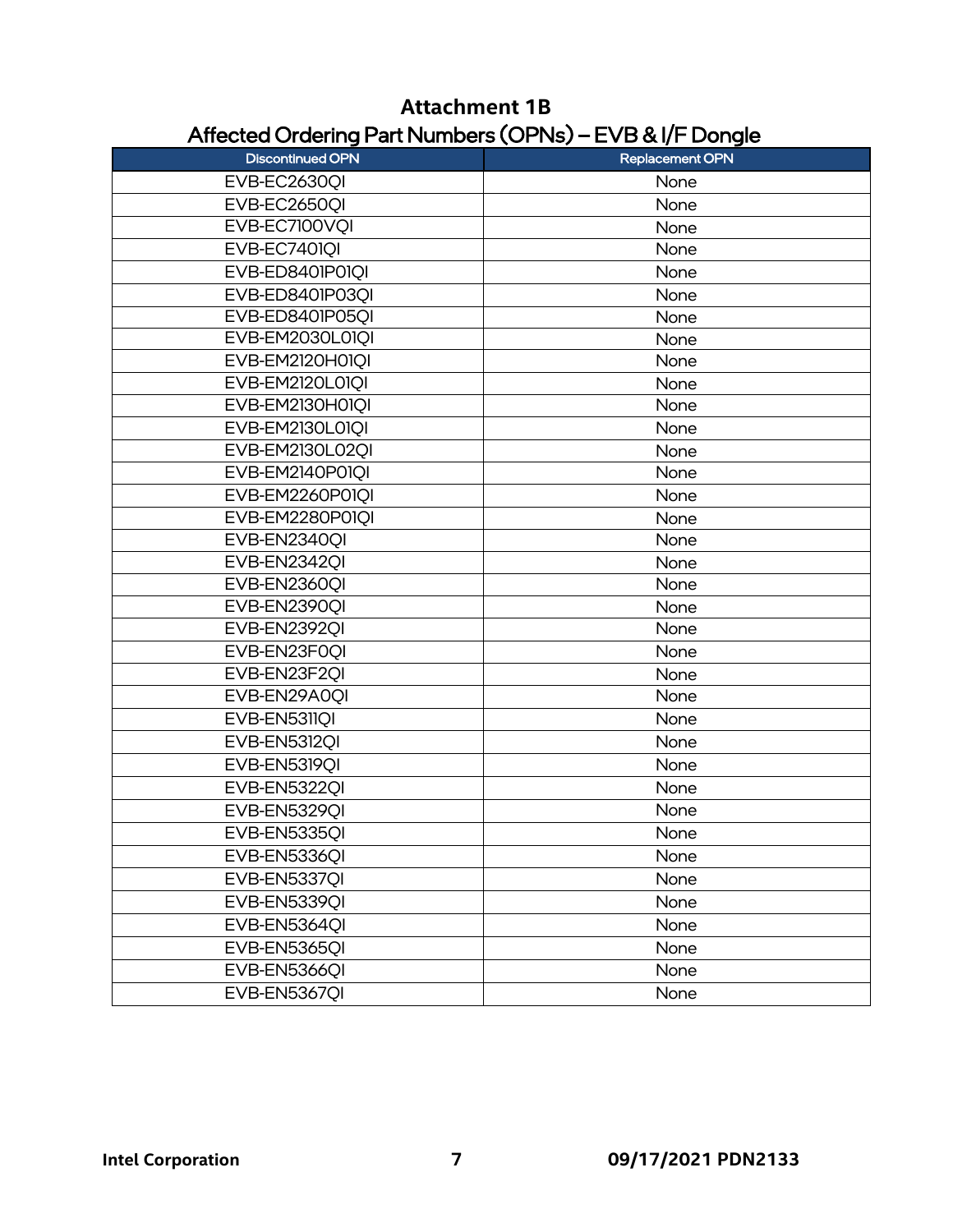# Affected Ordering Part Numbers (OPNs) – EVB & I/F dongle (continued)

| -- - - - -                   |                        |
|------------------------------|------------------------|
| <b>Discontinued OPN</b>      | <b>Replacement OPN</b> |
| EVB-EN5394QI                 | None                   |
| EVB-EN5395QI                 | None                   |
| EVB-EN5396QI                 | None                   |
| EVB-EN6310QA<br>EVB-EN6310QI | None                   |
|                              | None                   |
| EVB-EN6337QA                 | None                   |
| EVB-EN6337QI                 | None                   |
| EVB-EN6338OI                 | None                   |
| EVB-EN6340QI                 | None                   |
| EVB-EN6347QA                 | None                   |
| EVB-EN6347QI                 | None                   |
| EVB-EN6360QA                 | None                   |
| EVB-EN6360QI                 | None                   |
| <b>EVB-EN63620I</b>          | None                   |
| <b>EVB-EN6363OI</b>          | None                   |
| <b>EVB-EN6382QI</b>          | None                   |
| EVB-EN63A0QA                 | None                   |
| EVB-EN63A0QI                 | None                   |
| EVB-EP5348UI                 | None                   |
| EVB-EP5352QI                 | None                   |
| EVB-EP5357HUI                | None                   |
| EVB-EP5357LUI                | None                   |
| EVB-EP5358HUA                | None                   |
| EVB-EP5358HUI                | None                   |
| EVB-EP5358LUA                | None                   |
| EVB-EP5358LUI                | None                   |
| EVB-EP5362QI                 | None                   |
| EVB-EP5368QI                 | None                   |
| EVB-EP5382QI                 | None                   |
| EVB-EP5388OI                 | None                   |
| EVB-EP53A7HQI                | None                   |
| EVB-EP53A7LQI                | None                   |
| EVB-EP53A8HQA                | None                   |
| EVB-EP53A8HQI                | None                   |
| EVB-EP53A8LQA                | None                   |
| EVB-EP53A8LQI                | None                   |
| EVB-EP53F8QI                 | None                   |
| EVB-ER2120QI                 | None                   |
| EVB-ER3105DI                 | None                   |
| EVB-ER3125QI                 | None                   |
| EVB-ER6230QI                 | None                   |